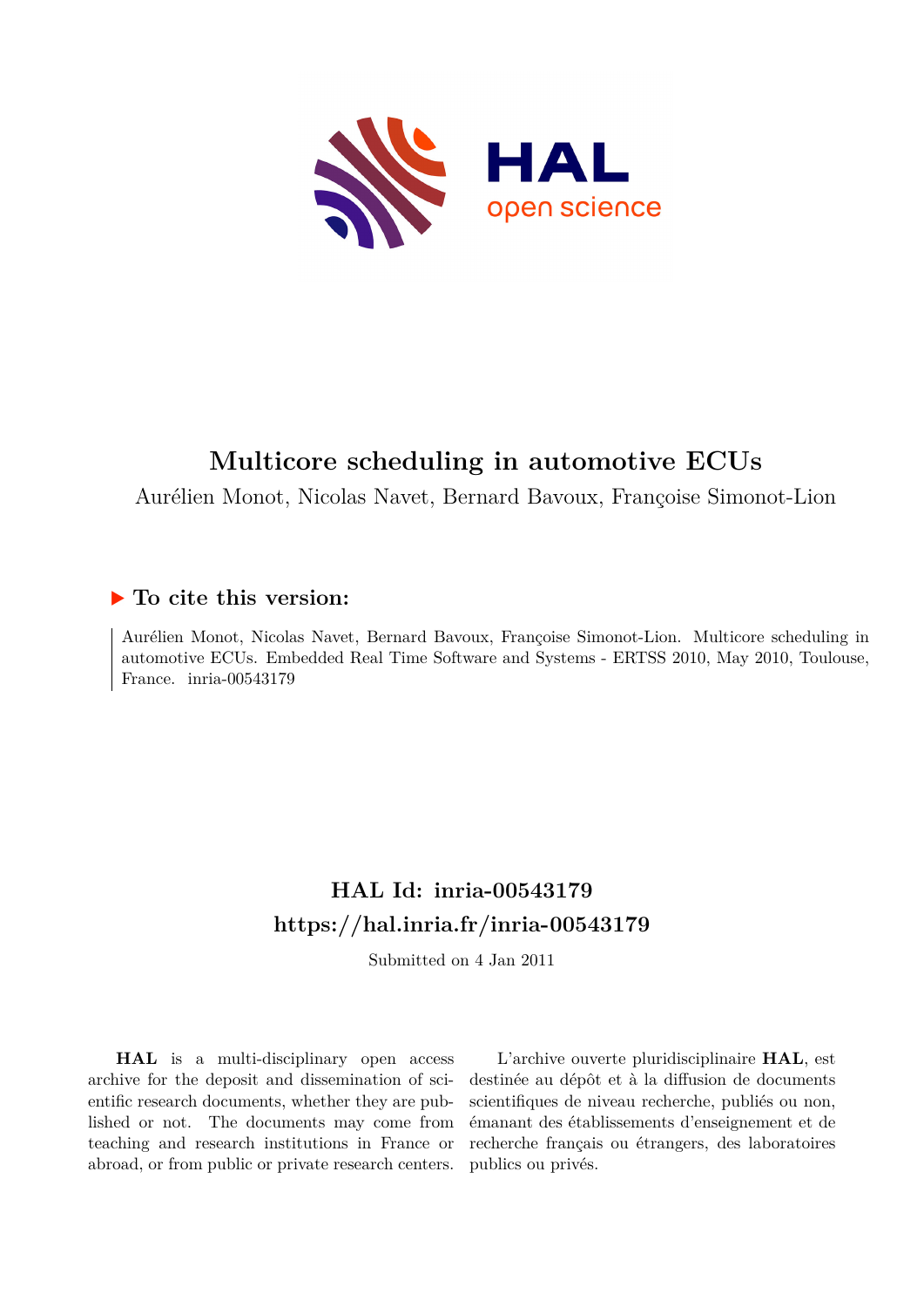# Multicore scheduling in automotive ECUs

Aurélien Monot<sup>1,2</sup>, Nicolas Navet<sup>3</sup>, Françoise Simonot<sup>1</sup>, Bernard Bavoux<sup>2</sup>

1: LORIA - Nancy Université, BP 239, 54506 Vandoeuvre, France

2: PSA Peugeot Citroën, Centre technique de Vélizy, Route de Gisy, 78 943 Vélizy-Villacoublay Cedex, France 3: INRIA - RealTime-at-Work, 615 Rue du Jardin Botanique, 54506 Vandoeuvre-lès-Nancy, France

Abstract: As the demand for computing power is quickly increasing in the automotive domain, car manufacturers and tier-one suppliers are gradually introducing multicore ECUs in their electronic architectures. Additionally, these multicore ECUs offer new features such as higher levels of parallelism which eases the respect of the safety requirements introduced by the ISO 26262 and can be taken advantage of in various other automotive use-cases. These new features involve also more complexity in the design, development and verification of the software applications. Hence, OEMs and suppliers will require new tools and methodologies for deployment and validation. In this paper, we present the main use cases for multicore ECUs and then focus on one of them. Precisely, we address the problem of scheduling numerous elementary software components (called runnables) on a limited set of identical cores. In the context of an automotive design, we assume the use of the static task partitioning scheme which provides simplicity and better predictability for the ECU designers by comparison with a global scheduling approach. We show how the global scheduling problem can be addressed as two subproblems: partitioning the set of runnables and building the schedule on each core. At that point, we prove that each of the sub-problems cannot be solved optimally due to their algorithmic complexity. We then present low complexity heuristics to partition and build a schedule of the runnable set on each core before discussing schedulability verification methods. Finally, we assess the performance of our approach on realistic case-studies.

keywords: multicore ECU, AUTOSAR, static cyclic scheduling, load balancing, offsets.

## 1 Introduction

Context of the paper. Multi-source software running on the same ECU (Electronic Control Unit) is becoming increasingly widespread in the automotive industry. One of the main reasons being that OEMs want to reduce the number of ECUs which grew up above 70 for high-end cars. One of the outcomes of the AUTOSAR initiative is indeed to help OEMs shift from the "one function per ECU" paradigm to more centralized architecture designs. As chip manufacturers are reaching the point where they can no longer meet the increasing performance requirements through frequency scaling, multicore ECUs are being gradually introduced in the automotive domain. Those multicore platforms offer also additional benefits such as higher level of parallelism which are needed to meet the upcoming safety requirements, as the ISO 26262 is being introduced. Now, the challenge is to adapt existing design methods to the new multicore constraints. The scheduling of the software components is in one of the key issues in that regard and it has to be revamped.

**Existing work.** In a multicore system, the tasks are either statically allocated to the cores or they can be distributed dynamically at run-time to balance the workload or migrate functions to increase availability. The later approach involves complex task and resource interactions which are difficult to predict and validate. For this reason, approaches relying on static allocation (*i.e.*, partitioning) and deterministic mechanisms such as periodic cyclic scheduling are more likely to be used in the automotive context and this is the option taken within the AUTOSAR consortium[5]. Scheduling tasks on a multiprocessor systems under the static partitioning approach has been well studied for a long time, see for instance [4] and [14, 13, 9, 8]. However, the works we are aware of deal with online algorithms such as FPP or EDF, and do not consider the static cyclic scheduling of tasks. The configuration algorithms developed in this paper are closely related to [6] (mono-processor scheduling of tasks with offsets) and [7] (scheduling of frames with offsets) but it is applied to multicore and goes beyond as we provide lower-bounds on the performances. As the problem is of practical interest in the industry, there are in-house tools at the OEMs as well as commercial tools, such as RTaW NETCAR-ECU [15], that have been developed for configuring the scheduling. However, the proprietary algorithms used in these tools can usually not be disclosed and they are sometimes specialized for some specific usage.

Objectives of the paper. Multicore platforms offers two major benefits for the automotive domain: power and parallelism. In this paper, we discuss the main use-cases benefiting from the usage of multicore architectures in the automotive domain. Then, this paper focuses on a particular problem which is the scheduling of numerous elementary pieces of code (called "runnables" in the AU-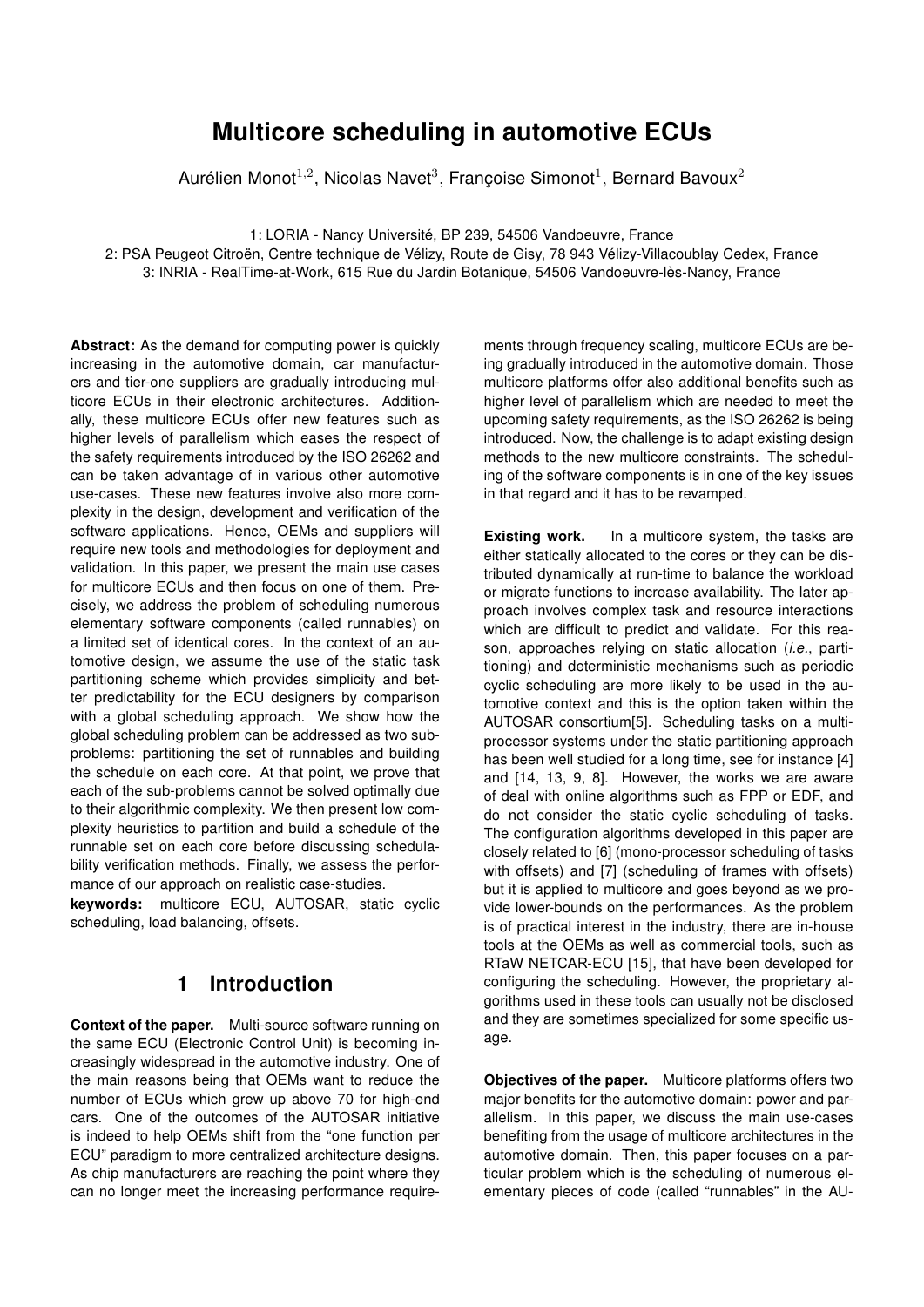TOSAR terminology) with the objective of using the performance of multiple cores to reduce the number of ECUs. In our view, a static cycling scheduling approach is especially suited when, as it is most often the case, there are much more runnables that the maximum number of tasks allowed by the automotive operating system $^1.$  Thus runnables must be grouped together and scheduled by one or several sequencer tasks (also called dispatcher tasks). Regarding multicore scheduling, we assume a static partitioning scheme which is likely to be adopted in a first step in the automotive domain: it is conceptually simple and provides a better predictability for the ECU designer compared to the global scheduling approach. The aim of this study is to develop practical algorithms to build the partitioning of runnables and to schedule the runnables on each cores so as to respect timing constraints and, as far as possible, uniformize the CPU load over time. This latter objective is of course important to minimize the hardware cost and to facilitate the addition of new functions, as typically done in the incremental design process of OEMs.

## 2 Main use cases for multicore ECU in the automotive domain

There exist very distinct hardware and software architectures for multicore ECU platforms. As far as hardware is concerned, suppliers envision various multicore architectures: identical cores, heterogeneous cores with different operating speeds and instruction sets and, possibly, various I/O and memory structures. However, chip manufacturers have been producing multiprocessor cores with identical cores for the PC industry for a while which may influence the automotive industry as those architectures are proven in use and are likely to be cheaper thanks to mass production. In this section, we discuss the main use cases for a multicore ECU and implementation solutions that would properly fit them.

## 2.1 Decreasing the complexity of in-vehicle architecture

The higher level of performance provided by multicore architectures allows to simplify in-vehicle architectures by executing on multiple cores the software previously run on multiple ECUs. This possible evolution towards more centralized architectures is also an opportunity for OEMs to decrease the number of network connections and buses. This means that parts of the complexity will be transferred from the E/E architecture to the hardware and software architecture of the ECUs. Furthermore, static cyclic scheduling allows to easily add functions/runnables on an existing ECU. However, in practice, important architectural shifts are hindered by the carry-over of ECUs and existing sub-networks which is widely used by generalist car manufacturers. The extent to which more centralized architectures will be adopted remains thus unsure.

## 2.2 Dealing with resource demanding applications

Multicore ECUs bring major improvements for some applications requiring high performance such as high-end engine controllers and real-time image processing applications. This use case does not require any particular hardware feature and identical cores are more likely to be used to meet high performance requirements. In these applications, one takes advantage of the possibility to parallelize jobs on multicore architecture. Typically, the same application can be executed on different cores to process different parts of a same data set in a parallel manner.

## 2.3 Improving the safety

Multicore architectures provide efficient ways to implement safety mechanisms. We identify three main methods to improve safety taking advantage of the multicore architecture. The first method consists in segregating trusted code and non trusted code on different cores. For instance, a car manufacturer may consider the software provided by suppliers as non-trusted code, or an ECU integrator may consider the car manufacturer's code as non-trusted for responsibility reasons. This isolation between software components requires strong protection mechanisms for memory, CPU time and the other shared resources, as they are now provided by Autosar OS, or, as they could be provided by virtual machines [11].

The second method consists in executing safety critical software components in a redundant manner, possibly with a system of vote choosing the output given by a majority of the duplicated runnables. It is possible to duplicate the whole set of software components allocated to a core on another core, or only the most critical runnables in order to find a trade-off between safety and computational requirements. To further increase the safety, N-Version Programming (NVP) can be employed: multiple versions of the same runnables, developed by different suppliers, are executed in parallel, instead of executing copies of the same implementation.

Finally, multicore architectures enable easier implementation of function monitoring. In this case, the proper execution of some functions on one core can be monitored from another core. It should be noted that higher levels of safety can be achieved by the usage of several distinct microprocessors instead of several distinct cores on the same microprocessor such as done in the E-Gas framework for engine controllers, though those kind of solutions are more expensive to implement.

### 2.4 Dedicated use of cores

Finally, another important use case taking advantage of a multicore ECU consists in using a core to handle specific low-level services. In the context of Autosar OS, a core could serve as a dedicated I/O controller, execute

<sup>&</sup>lt;sup>1</sup>Depending on the conformance class, OSEK/VDX and AUTOSAR OS impose a maximum of only 8 or 16 tasks.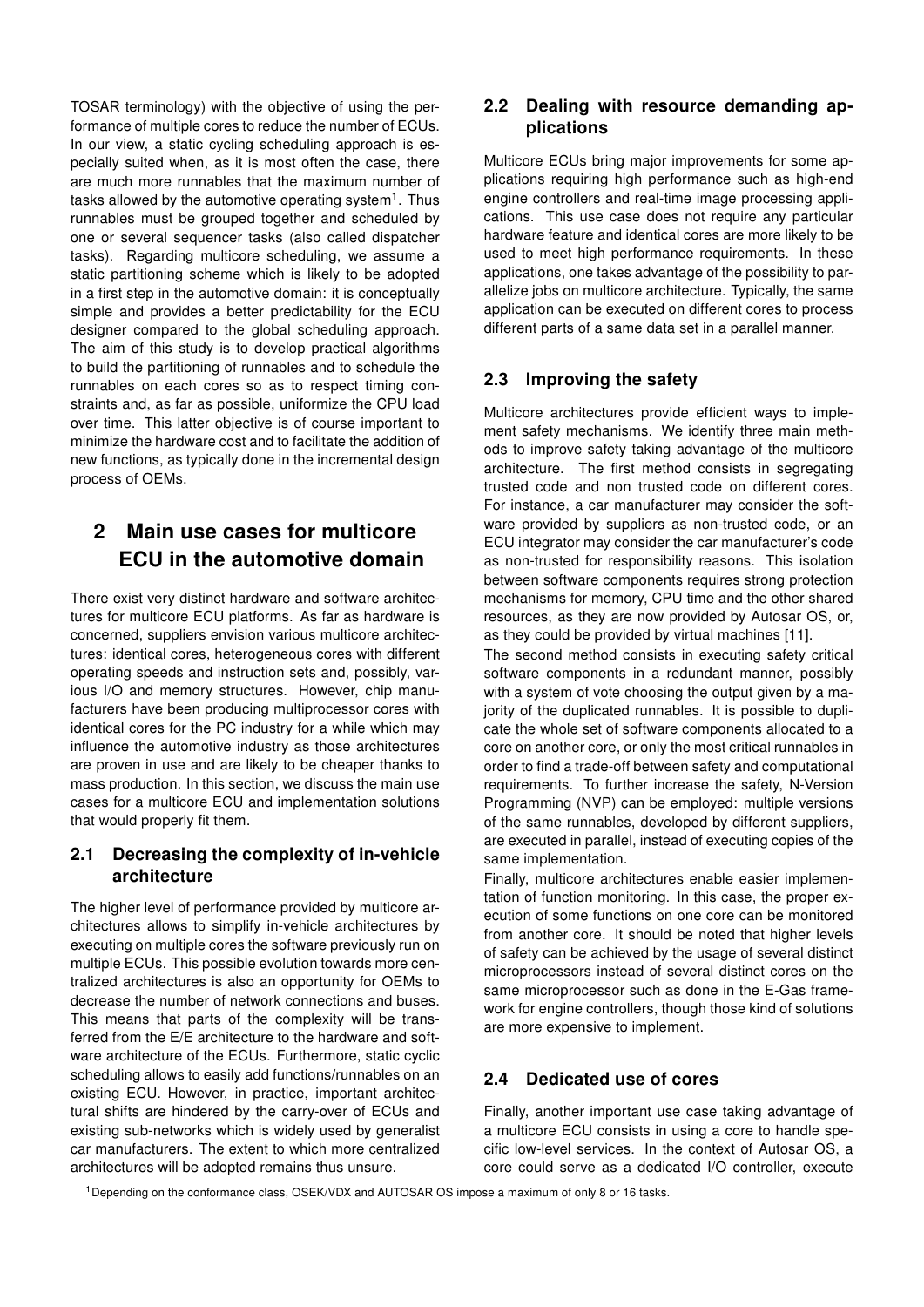the communication stack or the whole set of basic software modules, while some other core would only take care of applicative level software components. For instance, a core can be used to run the time-triggered application while a second core handles the interruptions as well as the event-triggered runnables such as done in the PharOS project[2] on a SX12E micro-controller.

# 3 Partitioned scheduling of tasks on AUTOSAR OS

In this section, we study the first of the use cases we identified for multicore architectures, which is to permit a reduction of the number of ECUs in the E/E architecture by using more powerful ECUs. In this context, we present algorithms to schedule large numbers of runnables on multicore ECUs. Since automotive OSs can only handle a limited amount of OS-tasks, the scheduling of runnables has to be done within dispatcher tasks. A first step of the approach is to partition the runnable sets onto the different cores. The next and last step consists in determining the offsets between the runnables allocated on each core so as to balance the load over time.

## 3.1 Static cyclic and fixed priority scheduling

Static cyclic scheduling of elementary software components, or runnables, is common because they are usually many more runnables that the maximum number of tasks allowed by automotive operating systems such as OSEK/VDX or AUTOSAR OS. For this reason, runnables must be grouped together and scheduled within a sequencer task (also called dispatcher task). In this paper, we focus on how to schedule large runnable sets on multicore platforms using a static partitioning approach. Indeed, the static task partitioning scheme is very likely to be adopted at least in a first step because it is conceptually simple and provides a better predictability for the ECU designers by comparison with a global scheduling approach. One aims to develop practical algorithms, whose performances can be guaranteed, to build the dispatcher tasks on each core and to schedule the runnables within these dispatcher tasks so as to respect sampling constraints and, as far as possible, uniformize the CPU load over time. This latter objective is of course important to minimize the hardware cost and to facilitate the addition of new functions, as typically done in the incremental design process of OEMs.

## 3.2 Model description

In this case study, we consider a large set of *n* periodic elementary software components, also called runnables, that are to be allocated on an ECU consisting in *m* identical cores. In practice, a runnable can be implemented as a function called, whenever appropriate, within the body of an OS task.

#### 3.2.1 Runnable characteristics

The *i*th runnable is denoted by  $\mathcal{R}_i$  $(C_i, T_i, O_i, \{R\}, P_i)$ . Quantities  $C_i, T_i$  and  $O_i$  correspond respectively to the Worst-Case Execution Time (WCET), the period and the offset of the  $\mathcal{R}_i$ . The offset of a runnable is the release date of the first instance of that runnable, subsequent instances are then released periodically. The choice made for the offset values has a direct influence on the repartition of the workload over time.

A set of inter-runnable dependencies is denoted by *{R}*. Indeed, due to specific design requirements, such as shared variables, some runnables may have to be allocated on the same core and the set  ${R}$  is used to capture those constraints. In addition, some specific features, as I/O ports being located on a given core, may require a runnable to be allocated onto a specific core. This locality constraint is expressed by *P<sup>i</sup>* .

#### 3.2.2 Dispatcher task

Runnables are scheduled on their designated core using a dispatcher task, or "sequencer task", that stores the runnable activation times in a table and releases them at the right points in time. A dispatcher task is characterized by the duration of the dispatch table *Tcycle* that is executed in a cyclic manner<sup>2</sup>, and by a quantum  $T_{tic}$  which is the duration of a slot in the table. For instance, typically, one may have  $T_{cycle} = 1000ms$  and  $T_{tic} = 5ms$ . It should be noted that *Tcycle* must be a multiple of the *gcd* of the runnable periods and the *lcm* of these periods must be a multiple of *Ttic*. As a result, a dispatch table holds *Tcycle/Ttic* slots.

#### 3.2.3 Assumptions

In this paper, we place a set of working assumptions, which, in our experience, can most often be met in today's automotive applications:

- Each runnable are executed strictly periodically. As a result, the whole trajectory of the system is defined by the first activation times of the runnables (*i.e.*, their offsets).
- The runnables are assumed to be offset-free, in the sense that the offset of a runnable can be freely chosen in the limit of its period (see [6]). Those offsets will be assigned during the construction of the dispatch table with the objective to uniformize the CPU load over a scheduling cycle.
- The worst case execution times of the runnables are assumed to be small compared to *Ttic*. Typical values for the case we consider would be 5*ms* for  $T_{tic}$  and  $C_i < 300 \mu s$ .

 $2$ The total dispatch table is sometimes referred to as the dispatcher round.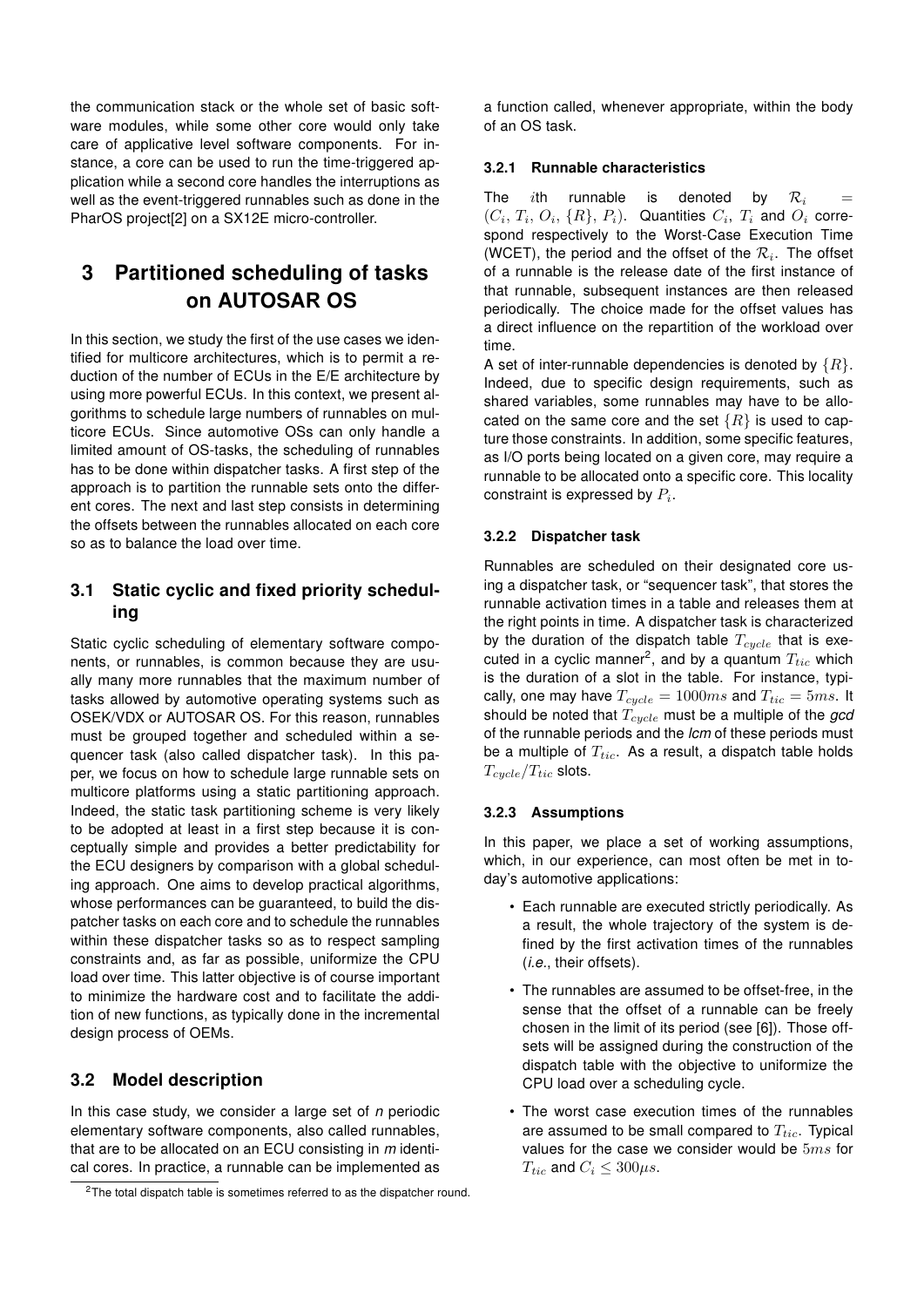- All cores are identical regarding their processing speed.
- There are no dependencies between runnables allocated on different cores. Therefore, all cores can be scheduled independently. This assumption is in line with the choices made by AUTOSAR regarding multicore architecture [5].

This last assumption allows to divide the overall problem into two independent sub-problems. A first part of the problem consists in allocating all of the *n* runnables onto the *m* cores with respect to their constraints with the aim of balancing the CPU load of the *m* resulting partitions (see §3.3). The second part of the problem consists in building the dispatch table for each core (see §3.4).

#### 3.2.4 Scheduling condition

In our context, the system is schedulable, and thus can be safely deployed, if and only if on each core:

- 1. The runnables are executed strictly periodically.
- 2. The initial offset of each runnable is smaller than its period.
- 3. The sum of the WCET of the runnables allocated in each slot does not exceed a given threshold, which is typically chosen as the duration of the slot, *i.e. Ttic*.

### 3.3 Building tasks as a bin-packing problem

It is assumed that the number of cores is fixed. We first distribute all the runnables on the cores without checking the schedulability condition at that stage. Assigning *n* tasks to *m* cores is like subdividing a set of *n* elements into *m* non-empty subsets. By definition, the number of possibilities for this problem is given by the Stirling number of the second kind (see [1]):  $\frac{1}{m!}\sum_{i=0}^{m}(-1)^{(m-i)}\binom{m}{i}\,i^n.$  Considering that the runnables may have core allocation constraints, and thus cores should be distinguished, the *m*! combinations of cores must be considered. As a result, one has at most  $\sum_{i=0}^{m}(-1)^{(m-i)}\binom{m}{i}$   $i^n$  different possibilities for the partitioning problem alone. Such a complexity prevents us from an exhaustive search because even for small-sized runnable sets. For instance, with  $n = 30$  and  $m = 2$ , the search space holds more than one billion possibilities.

Considering this complexity, to balance as evenly as possible the utilization of processor cores, we propose a heuristic based on the bin-packing decreasing worst-fit scheme for a fixed number of bins (where "bins" here are processor cores). The heuristic is given in Algorithm 1.

#### Algorithm 1 Partitioning of the runnable set.

*input:* runnable set  $\{R_i\}$ , number of cores *m* (1) Group inter-dependent runnables into runnable clusters. Independent runnables become clusters of size 1. (2) Allocate the runnable clusters which have a locality constraint to the corresponding cores.

(3) Sort runnables clusters by decreasing order of CPU utilization rate  $\rho = \sum_i \frac{C_i}{T_i}$ .

(4) Iterate over the sorted clusters

- (a) Find the least loaded core,
- (b) Assign the current cluster to this core.

Step (1) runs in  $\mathcal{O}(n)$ . Step (2) runs in  $\mathcal{O}(n)$  but all the runnables allocated in (2) will not have to go through the steps (3) and (4) that are algorithmically more complex. Step (3) runs in  $\mathcal{O}(n \cdot \log n)$ . Finally step (4) runs in  $\mathcal{O}(n \cdot m)$ . As a conclusion, algorithm 1 runs in  $\mathcal{O}(n(m + \log n))$  which does not raise any issue in practical cases.

It is worth pointing out that  $m \geq \left\lceil \sum_{i=1}^m \frac{C_i}{T_i} \right\rceil$ ⌉ is a necessary schedulability condition which can be used to rule out configurations with too few processor cores.

#### 3.4 Strategies for scheduling tasks

The next stage consists in building the dispatch table for the set of runnables. In a first step, it is assumed that there are no precedence constraints between the runnables and that a single dispatch table is built per core. Those assumptions will be relaxed later in the paper.

#### 3.4.1 Least-loaded algorithm

Considering a runnable  $R_i$  of period  $T_i$ , there are  $\frac{T_i}{T_{tio}}$ possibilities for allocating this runnable (see schedulabil- $\frac{1}{2}$  ity condition #2 in §3.2.4). As a result there are  $\prod_{i=1}^{n} \frac{T_i}{T_{tio}}$ alternative schedules for the *n* runnables and, given the cost function, we are not aware of any ways to find the optimal solution with an algorithm which does not have an exponential complexity. Considering a realistic case of 50 runnables having their period as least twice as large as  $T_{tic}$ , it would be needed to evaluate a minimum of  $2^{50}$ possible solutions. Once again, given the complexity, we have to resort to a heuristic. Here, we adapt to the problem of scheduling runnables the "least-loaded" algorithm proposed by Grenier et al. in [7] for the frame offset allocation on a CAN network.

The intuition behind the heuristic is simple: at each step, we assign the next runnable to the least loaded slot, as described in Algorithm 2. The load of a slot is the sum of the  $C_i$  of the runnables  $\{R_i\}$  already assigned to this slot.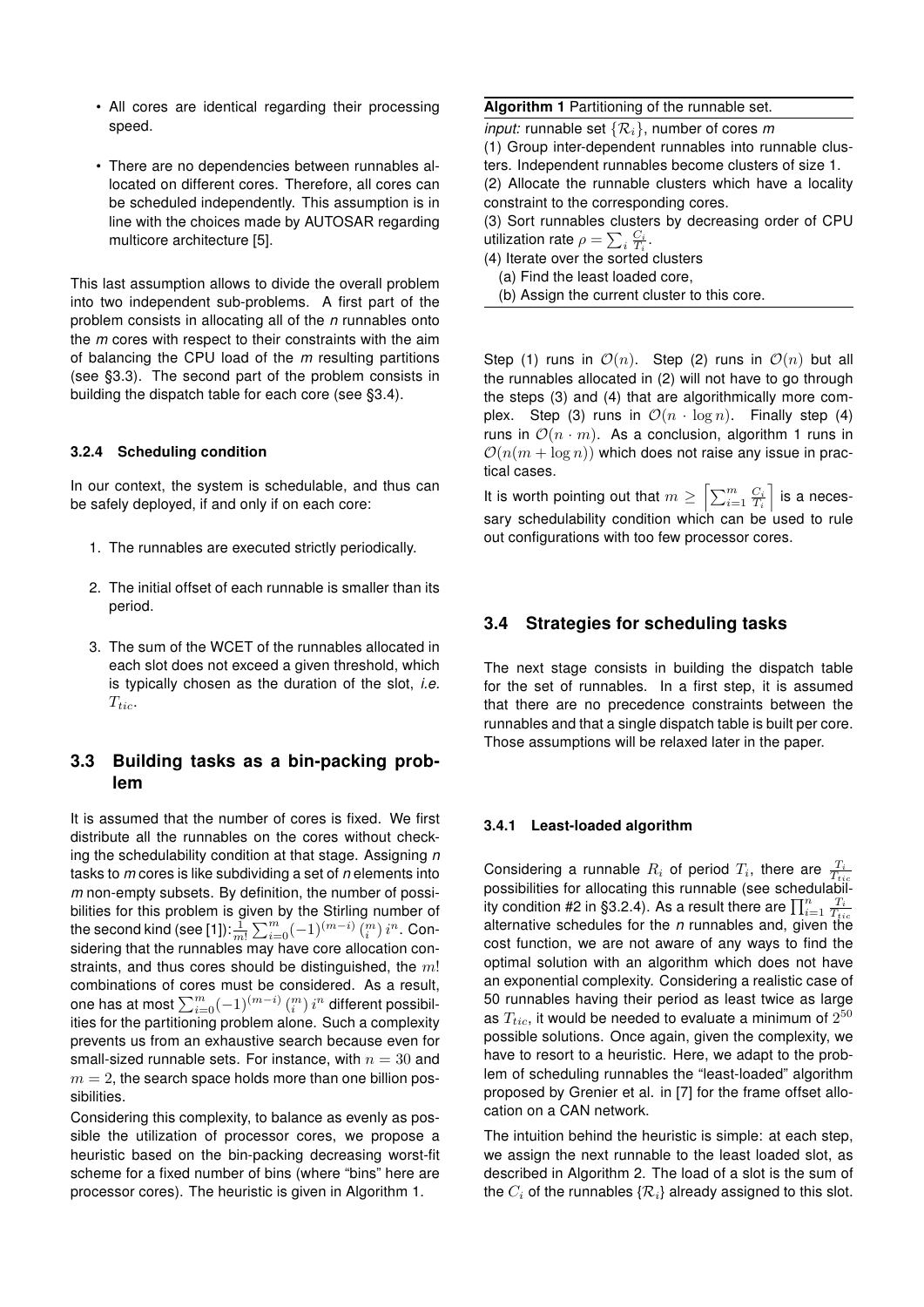Algorithm 2 Assigning runnables to slots: the "leastloaded" heuristic.

*input:* runnable set *{Ri}*, *Ttic*, *Tcycle* (1) Sort runnables  $\mathcal{R}_i$  such that  $T_{tic} \leq T_1 \leq \ldots \leq T_n \leq$ *Tcycle*.

(2) For  $i = 1...n$ 

(a) Look for the least loaded slot in the  $\frac{T_i}{T_{tic}}$  first slots,

(b) Allocate  $\mathcal{R}_i$  in every  $\frac{T_i}{T_{tic}}$  slot starting from this slot.

Step (1) runs in  $\mathcal{O}(n \cdot \log n)$ . Step (2) iterates *n* times over steps (2a) and (2b) which run respectively in  $\frac{T_i}{T_{tic}} \leq$ *Tcycle*  $\frac{T_{cycle}}{T_{tic}}$  and  $\frac{T_{cycle}}{T_i} \leq \frac{T_{cycle}}{T_{tig}}$  $\frac{cyclic}{T_{t_i c}}$ . As a result, this algorithm  $\max_i \{T_i\}/T_{tic} + T_{cycle}/\min_i \{T_i\}) \leq 1$  $\mathcal{O}(n(\log n + 2 \cdot T_{cycle}/T_{tic}).$ 

For practical applications, ties at step (1) are broken using highest WCET first and ties at step (2a) by choosing the central slot of the longest sequence of consecutive slots having the minimum load. While the latter rule for breaking ties does not have any impact on the theoretical results that will be derived next, it helps to separate load peaks, which is important from the ECU designer point of view. As an illustration, the result of applying the least-loaded heuristic to the set of runnables  $\mathcal{R}_i(T_i, C_i)$ :  $\mathcal{R}_1(10,2)$ ,  $\mathcal{R}_2(10,1)$ ,  $\mathcal{R}_3(20,4)$ ,  $\mathcal{R}_4(20,2)$  leads to the dispatch table shown in Figure 1.



Figure 1: Example of dispatch table.

The resulting distribution of the load is:

| $\sqrt{3}$ lot $\sqrt{1 2 3 4 5 6 7 8}$                                                                  |  |  |  |  |
|----------------------------------------------------------------------------------------------------------|--|--|--|--|
| $\lfloor$ Load $\lfloor 2 \rfloor 4 \lfloor 2 \rfloor 3 \lfloor 2 \rfloor 4 \lfloor 2 \rfloor 3 \rfloor$ |  |  |  |  |

Table 1: Load repartition corresponding to the dispatch table in Figure 1.

There are two metrics to evaluate the quality of a dispatch table. The first important criterion is to have the lowest maximum load in the cycle since this will determine the feasibility of the schedule and the possibility to add further functions later in the lifetime of the system. The maximum load over all slots is also referred to as the *peak load*. In a second step, a more fine-grained assessment of the uniformity of the load balancing can be given by the standard deviation of the load distribution over all the slots.

#### 3.4.2 Some theoretical results

Here are present a few useful theoretical results. Extended demonstrations can be found in [12].

 $\textsf{Theorem 1:}$  Defining  $C_{max}$  =  $\max_{i \in \{\mathcal{R}\}_k} \{C_i\}$  and  $T_{max} = \max_{i \in \{R\}_k} \{T_i\}$ 

$$
\rho_k \le 1 + \frac{C_{max}}{T_{max}} - \frac{C_{max}}{T_{tic}} \tag{1}
$$

is a sufficient schedulability condition for a harmonic task set.

Theorem 2: Another way to look at it is to notice that this algorithm guarantees to be able to use  $(1 - \frac{C_{max}}{T_{tic}})$  of the capacity of each core.

The worst-case peak load is obtained when allocating a runnable  $\mathcal{R} = (C_{max}, T_{max} = T_{tic})$  in a slot allocation with a perfectly balanced load. In the worst case, the system is still schedulable when this average slot load is equal to *Ttic−Cmax*. In other words, when the system becomes no longer schedulable, every slot has an allocated load greater or equal to *Ttic − Cmax*. As a consequence, at least (1 *− Cmax Ttic* ) of the capacity of the considered core has been used by our algorithm.

For example, with  $T_{tic} = 5ms$  and  $C_{max} = 300 \mu s$ , at least 94% of the CPU is guaranteed to be usable. In practice, when *Cmax* is small, this bound is very useful. In the following,  $(1 - \frac{C_{max}}{T_{tic}})$  will be referred to as the harmonic schedulability bound.

Theorem 3: Considering the problem of scheduling a given harmonic runnable set with as few cores as possible, the previous result gives a bound of the maximum number required by this algorithm. Defining  $P = \sum_i \frac{C_i}{T_i}$ the total load of a runnable set with harmonic periods and *mmin* the minimum number of cores required to schedule it, it follows from theorem 2 that  $m_{min} \leq \left\lceil \frac{P}{1 - C_{max}/T_{tic}} \right\rceil$ .

#### 3.4.3 Dealing with non harmonic runnable set

In practice, often, runnable sets do not have strictly harmonic periods. As a consequence, the previous results do not hold anymore. In particular, placing a runnable in the least loaded slot of the dispatch table could induce peaks because of the runnable periodicity. Take the following runnable set for instance:  $\mathcal{R}_1(10, 2)$ ,  $\mathcal{R}_2(20, 3)$ ,  $R_3(20, 1), R_4(50, 2)$  with  $T_{tic} = 5$  and  $T_{cycle} = 100$ . Figure 3 shows the dispatch table before the allocation of *R*4.



Figure 3: Dispatch table before the insertion of  $\mathcal{R}_4$ .

The resulting distribution of the load is:

| Slot $1 2 3 4 5 6 7 8 9 10 11 12 $   |  |  |  |  |  |  |  |
|--------------------------------------|--|--|--|--|--|--|--|
| $\sf Load 1 2 4 2 1 2 4 2 1 2 4 2 ]$ |  |  |  |  |  |  |  |

Table 2: Load repartition corresponding to the dispatch table in Figure 3.

At that point, choosing one of the least loaded slots in the dispatch table with make the schedule fail because *R*<sup>4</sup> will also have to be allocated in a slot with the highest load because of its periodicity. For example, if the first instance of  $\mathcal{R}_4$  is allocated in slot 1, the next instance will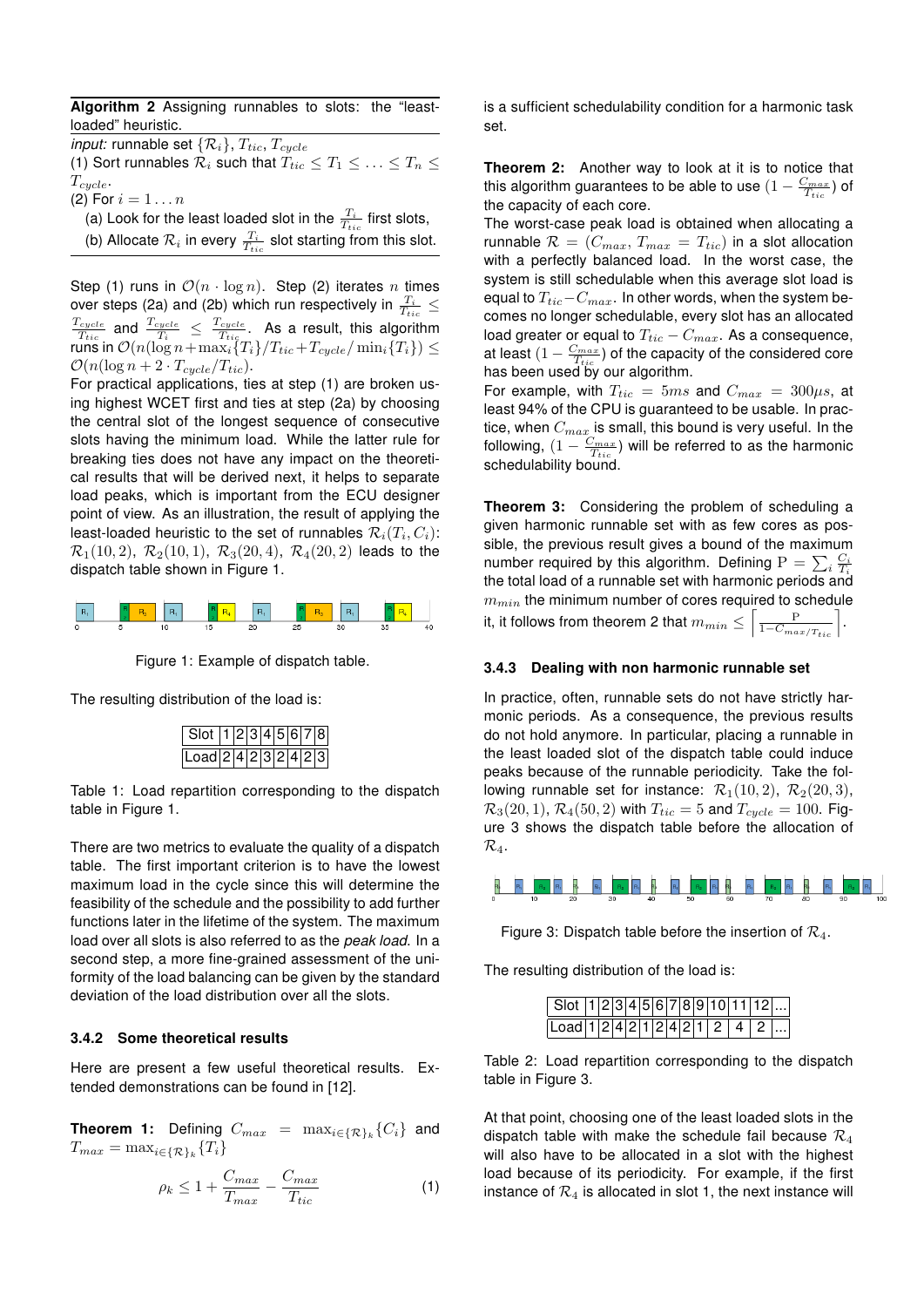

Figure 2: A set of runnables corresponding to slightly less than 94% of CPU load scheduled on a 4-core ECU with LL (left-hand graphic) and G-LL1*<sup>σ</sup>* (right-hand graphic). Graphics obtained from RTaW NETCAR-ECU.

be placed in slot 11 and make the system unschedulable. However, allocating  $\mathcal{R}_4$  in any even slot is safe.

In order to deal with non-harmonic runnable sets, we need to go through a larger window of slots for the choice of the offsets. In the following, variable *Twindow* is equal to the lcm of the periods of the runnables already scheduled at the current state of the algorithm. Instead of looking for the least loaded slot in the first  $T_i/T_{tic}$  slots, we try to create the smallest peak over *Twindow*, knowing that the schedule repeats in cycle afterward.

Algorithm 3 Generalized "least-loaded" heuristic *input:* runnable set *{Ri}*, *Ttic*, *Tcycle* (1) Sort runnables  $\mathcal{R}_i$  such that  $T_{tic} \leq T_1 \leq \ldots \leq T_n \leq$ *Tcycle*. (2) *Twindow* = *Ttic*. (3) For  $i = 1...n$ (a)  $T_{window} = lcm(T_{window}, T_i)$ , (b) In the first  $T_i/T_{tic}$  slots, look for the slot such that

the highest load in the slots where  $\mathcal{R}_i$  is periodically allocated in the  $T_{window}/T_{tic}$  first slots is the lowest,

(c) Allocate  $\mathcal{R}_i$  in every  $\frac{T_i}{T_{tic}}$  slot starting from this slot.

Step (1) of algorithm 3 runs in  $\mathcal{O}(n \cdot \log n)$ . Step (3a) runs in  $\mathcal{O}(\log T_{cycle})$ . Step (3b) and (3c) respectively run in  $\mathcal{O}(n \cdot T_{window}/T_{tic}) \leq \mathcal{O}(n \cdot T_{cycle}/T_{tic})$  and  $\mathcal{O}(n \cdot$  $T_{cycle}/T_i$ )  $\leq \mathcal{O}(n \cdot T_{cycle}/T_{tic})$ . As a result, the whole algorithm runs in  $\mathcal{O}(n \cdot (\log n + 2 \cdot T_{cycle}/T_i + \log T_{cycle}))$ .

#### 3.4.4 Improvement: placing outliers first

The algorithms described in sections 3.3 and 3.4 construct the scheduling of runnables with arbitrary periods and possibly with locality and inter-runnable constraints. As shown in the experiments in section 4, these algorithms sometimes do not handle well runnable sets where a few runnables with a low frequency have a very large WCET compared to the other runnables.

In practice, runnables with a large WCET tend to have a large period. As a result, runnables with large WCET are usually processed late in the runnable allocation process which explains the load peaks. In order to reduce those peaks, the scheduling algorithm is improved by processing some runnables with a large WCET first<sup>3</sup>.

We define the WCET threshold  $C_{critic} = \mu + k \cdot \sigma$  with  $\mu$  and  $\sigma$  denoting respectively the average and the standard deviation of the distribution of {*Ci*} and *k* an integer value. The runnables with  $C_i$  larger than  $C_{critic}$  are allocated first. Then, the rest of the runnables are processed as done in algorithm 3. This new version of the loadbalancing algorithm is referred to as Generalized leastloaded sigma, or  $G-LL_{k\sigma}$  for short. In the experiments that follows, *k* is chosen equal to 1.

## 4 Performances and robustness on automotive ECUs

In this section, we evaluate the performances of the scheduling algorithms on automotive case-studies. The algorithms LL, G-LL, and G-LL*kσ*, described respectively in §3.4.1, §3.4.3 and §3.4.4, have been implemented as plug-ins of NETCAR-ECU [15]. The characteristics of the task sets under study (*i.e.*, period, WCET) are drawn at random from distributions derived from an existing body gateway ECU. This ECU has about 200 runnables whose periods are almost harmonic (only about 5% of the runnables have non-harmonic periods). The duration of the slot, *Ttic*, is set to 5*ms* in all experiments. We distinguish configurations with a single sequencer task per core and configurations with multiple sequencer tasks per core. The latter implementation is required when memory protection is needed among runnables.

<sup>3</sup>Allocating the runnables by decreasing order of WCET proves not to be an efficient approach in our experiments.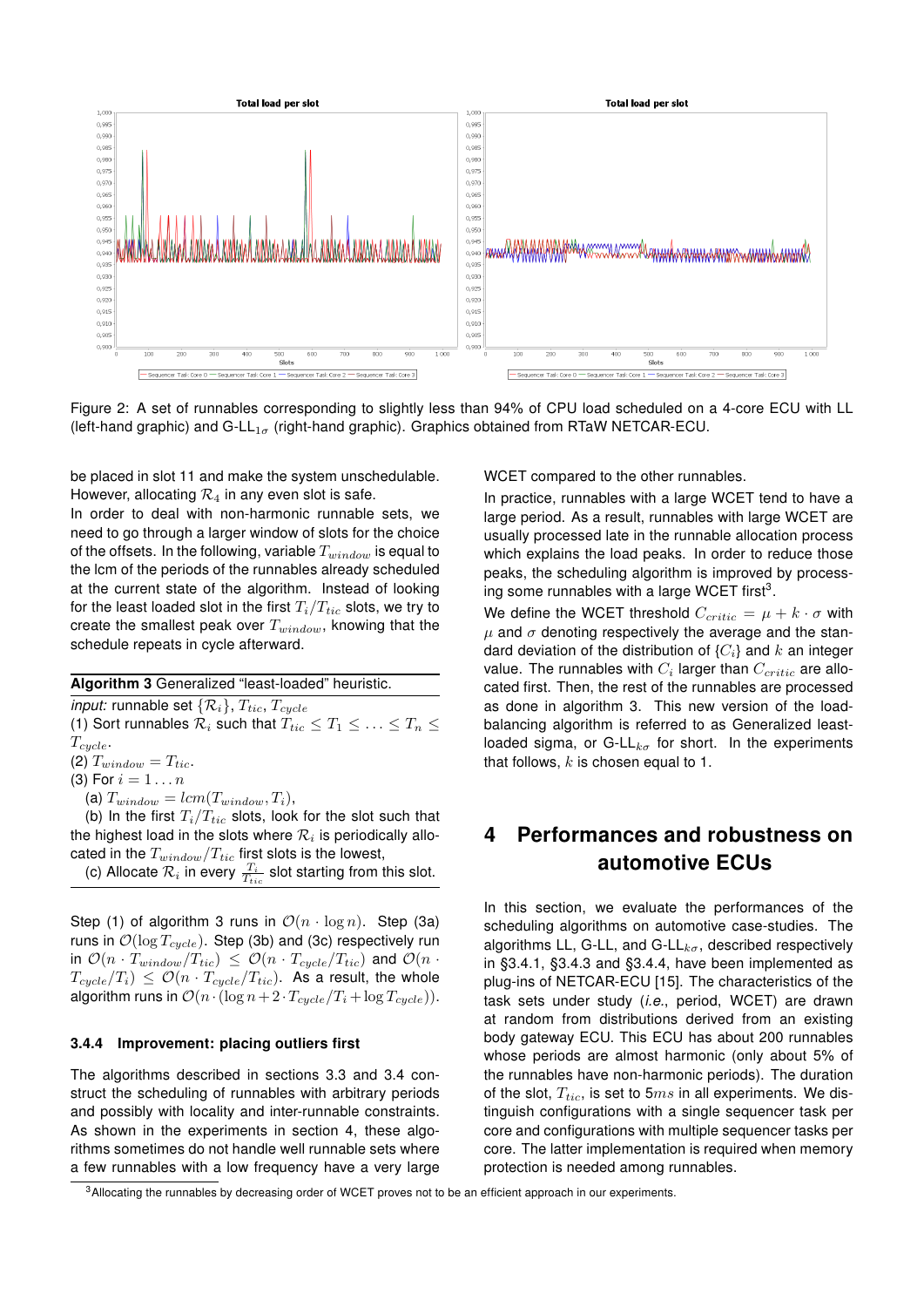### 4.1 Single sequencer task on each core

Here we assess the ability of the algorithms to uniformize the CPU load over time and to keep on providing feasible solutions at very high load level.

### 4.1.1 Harmonic task sets

The task sets considered here are harmonic with periods in the set *{*10*,* 50*,* 100*,* 500*,* 1000*ms}*, which is a large subset of the periods used in the real ECU. The WCETs vary from 10*µs* to 300*µs* with a probability derived from the real distribution on the body gateway ECU. We choose the average CPU load slightly below 94% so that the feasibility is ensured (see theorem 2). The left-hand graphic of Figure 2 shows the distribution of the load over a LCM of the periods with LL while the right-hand graphic shows the distribution with  $G-LL_{1\sigma}$ . As it can been seen, the load peaks are much smaller with  $G-LL_{1\sigma}$  (peak load is 94.6%) than with LL (peak load is 98.4%). This can be explained because the few largest runnables are placed first and the numerous smaller ones placed afterward fill the gaps in the schedulable table.

#### 4.1.2 Non-Harmonic task sets

The goal is to assess the extent to which the schedulability bound, even if it has been derived in the harmonic case, can provide guidelines for the non-harmonic case. Precisely, we measure the success rate of the algorithms in the non-harmonic case at load levels such that feasibility would be ensured in the harmonic case. In the existing body gateway ECU, the set of task periods is close to be harmonic since withdrawing only a few runnables ensures the harmonic property. To test the algorithms in a more difficult context, we build a "hard" nonharmonic case with more departure from the harmonic property. Precisely the periods are now chosen in the set *{*10*,* 20*,* 25*,* 40*,* 50*,* 100*,* 125*,* 200*,* 125*,* 500*,* 1000*ms}*. As can be seen in Table 3, when the load is close to the harmonic schedulability bound the algorithms remain efficient, in particular the G-LL which was able to successfully schedule the 1000 random configurations of the test. This suggests to us that the harmonic schedulability bound is a good dimensioning criterion also in the nonharmonic case.

| max WCET $(\mu s)$       | 150 | 300 | 900            |  |
|--------------------------|-----|-----|----------------|--|
| Schedulability bound     | 97% | 94% | 82%            |  |
| in the harmonic case     |     |     |                |  |
| Success % of LL in the   | 96% | 96% | 92%            |  |
| "hard" non-harmonic case |     |     |                |  |
| Success % of G-LL in the |     |     | 100% 100% 100% |  |
| "hard" non-harmonic case |     |     |                |  |

Table 3: Performances of the scheduling algorithms in the non-harmonic case when the load is close to the harmonic schedulability bound. Statistics collected on 1000 random configurations for each max. WCET value. The schedulability bound is derived from theorem 2.

Table 4 presents the results obtained at higher loads, *i.e.* above the harmonic schedulability bound. Precisely sets of runnables with max. WCET equal to 300*µs* and 900*µs* and CPU loads equal to 95% and 97% are scheduled with LL, G-LL and G-LL<sub>1*σ*</sub>.

| Generated CPU load                    | 95% | 97%                  | 95%<br>97%           |       |  |
|---------------------------------------|-----|----------------------|----------------------|-------|--|
| Schedulability bound                  |     | 94%                  | 82%                  |       |  |
| in the harmonic case                  |     | max WCET=300 $\mu s$ | max WCET=900 $\mu s$ |       |  |
| Success % of LL                       | 64% | 18%                  | 12%                  | $1\%$ |  |
| Success % of G-LL                     | 94% | 94%                  | 30%                  | 5%    |  |
| Success % of G-LL $_{1\sigma}$   100% |     | 100%                 | 97%                  | 76%   |  |

Table 4: Performances of the scheduling algorithms in the non-harmonic case when the load is greater than the harmonic schedulability bound. Statistics collected on 1000 random configurations for each max. WCET value.

As it was expected, the lower the schedulability bound, the harder it is to schedule the runnables (compare for instance the 97% columns). The second lesson is that G-LL1*<sup>σ</sup>* clearly outperforms all the other contenders especially when the WCETs are large.

## 4.2 Multiple sequencer tasks on each core

In this section, we suppose that several sequencer tasks need to be scheduled on each core. The case arises when memory protection across runnables is needed. Indeed, memory protection, such as provided by AUTOSAR OS, cannot be ensured at the runnable level but at the task (or ISR and OS-application) level. We assume that the different sequencer tasks are scheduled by a fixed priority scheduler as it is foreseeable in AUTOSAR ECUs. In the next subsections, we distinguish two cases: synchronized sequencer tasks and non synchronized sequencer tasks. In the first case, we assume that the initial offsets between sequencer tasks are known and they have the same *Ttic*. In the second case, the different sequencer tasks may be driven by different clocks. This later case arises, for instance, in engine controllers in which some runnables are driven by the micro-controller clock while others are driven on the basis of the engine RPM which varies over time.

#### 4.2.1 Synchronized sequencer tasks

Synchronized means here that the initial offsets of the different sequencer tasks are known and that they have the same *Ttic*. In this context, the runnable activation times are known and the algorithms presented in the paper can be applied to build the sequencer tasks, which are each assigned a distinct priority level (*i.e.*, FPP scheduling between sequencer tasks).

The first step is to allocate the runnables to the different sequencer tasks, mainly depending on the memory protection needs. Then, the sequencer tasks are built iteratively (by decreasing order of their priority), which consists in allocating the runnables into the slots using LL, G-LL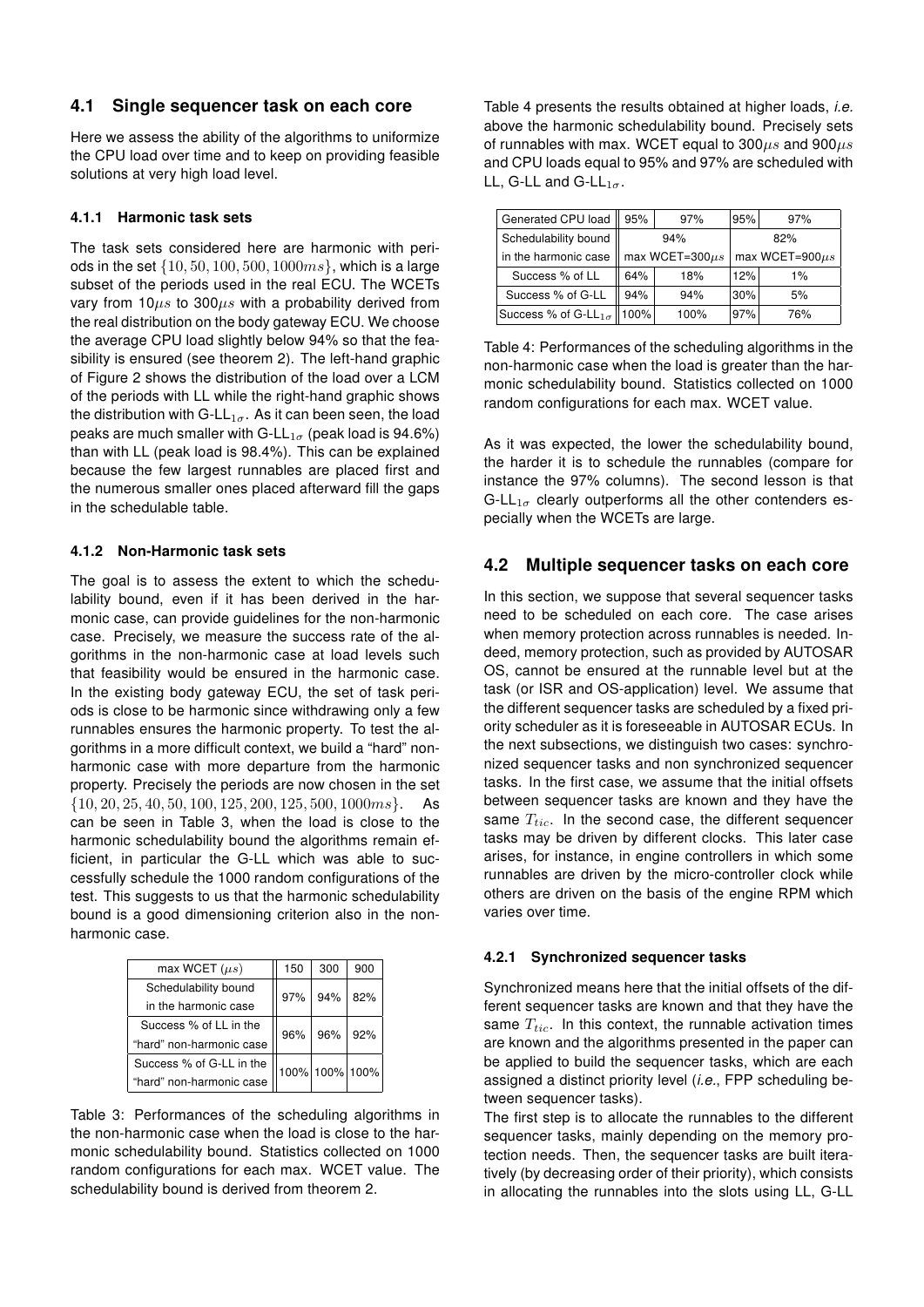

Figure 4: Incremental scheduling of three synchronized sequencer tasks with respective load of 45%, 35% and 15% for a total of 95% of the core capacity. *Tcycle* is equal to 1000*ms* and *Ttic* is equal to 5*ms* for each sequencer task.

or G-LL*kσ*. The least-loaded slot (LL algorithm) or the slot allocation resulting in the smallest peak (G-LL and G-LL*kσ*) are determined considering the runnables of higher priority sequencer tasks. This can done for instance by building a global virtual sequencer task with a cycle period equals to the lcm of the sequencer tasks cycle periods.

In Figure 4, three sequencer tasks whose loads respectively correspond to 45%, 35% and 15% of the core capacity are incrementally scheduled. The runnables were randomly generated from distributions derived from an existing body gateway ECU with cycle periods equal to 1000*ms* and slot duration equal to 5*ms*. The graphs in Figure 4 show the resulting load of one core after applying G-LL on each sequencer task. Schedulability is then ensured by checking the resulting load of every slot in the virtual global sequencer task. As seen in Figure 4, the load balancing performances of G-LL are very satisfactory in this context too as peaks do not exceed 3% of the core capacity. It should be pointed out that this incremental scheduling approach may prove also very useful when adding new runnables on existing ECU configurations.

#### 4.2.2 Non synchronized sequencer tasks

The previous approach cannot be applied to non synchronized sequencer tasks since their offset and time basis are not known. If the sequencer tasks are scheduled on different time basis (*e.g*, clock or engine RPM), whatever the way a sequencer task is constructed, each of its slot can interfere with any other slots of the other sequencer tasks as all offset configuration between them are possible at run-time. This means that, on the contrary to the synchronized case of §4.2.1, we cannot rely on how higher priority sequencer tasks are defined when building the slot allocation of a sequencer task. The maximum robustness against all possible asynchronisms between different sequencer tasks is achieved by balancing the load of each one of them individually as done in the basic usecase of the algorithms of §4.1.

Because of the possibly varying time basis, the schedulability of the slot allocation cannot be as easily checked as in the previous cases. However, if it is possible to bound the progressing rate of each sequencer task, the multi-frame task model [10] can be used to check the feasibility of the schedule. The transformation of a dispatch table into a multi-frame task is loseless: the slots of a sequencer task become the task instances (with execution times depending on the runnables scheduled in each slot) and the relative deadline of each task instance is given by the duration of a slot. Then, assuming the maximum clock speeds, a multi-frame schedulability test can be applied (see, for instance, [3, 16]).

## 5 Conclusion

Today's automotive design methodologies need to be adapted to multicore computing and there is a wide range of technical problems to be solved. The design of the software architectures and the scheduling of the software components are among these issues. In this paper, we have presented practical scheduling solutions well suited to the basic use-case which is to execute a large number of software components on the same multicore processor in order to reduce the number of ECUs. The set of algorithms described in this paper have shown on realistic case-studies to be versatile and efficient in terms of CPU usage optimization, providing even guaranteed performance levels in some specific contexts. Future work will consist in extending this framework to handle other requirements such as precedence constraints, lockstep redundant executions and distributed timing chains.

## References

- [1] M. Abramowitz and I.A. Stegun. *Handbook of Mathematical Functions*. Dover Publications (ISBN 0-486- 61272-4), 1970.
- [2] C. Aussagues and D. Roux. An OS for multicore embedded systems compliant with automotive safety standards. In *IAEC'09*, 2009.
- [3] S. Baruah, D. Chen, and A. Mok. Static-priority scheduling of multiframe tasks. pages 38–45, 1999.
- [4] A. Burchard, J. Liebeherr, Y. Oh, and S. H. Son. New strategies for assigning real-time tasks to multipro-